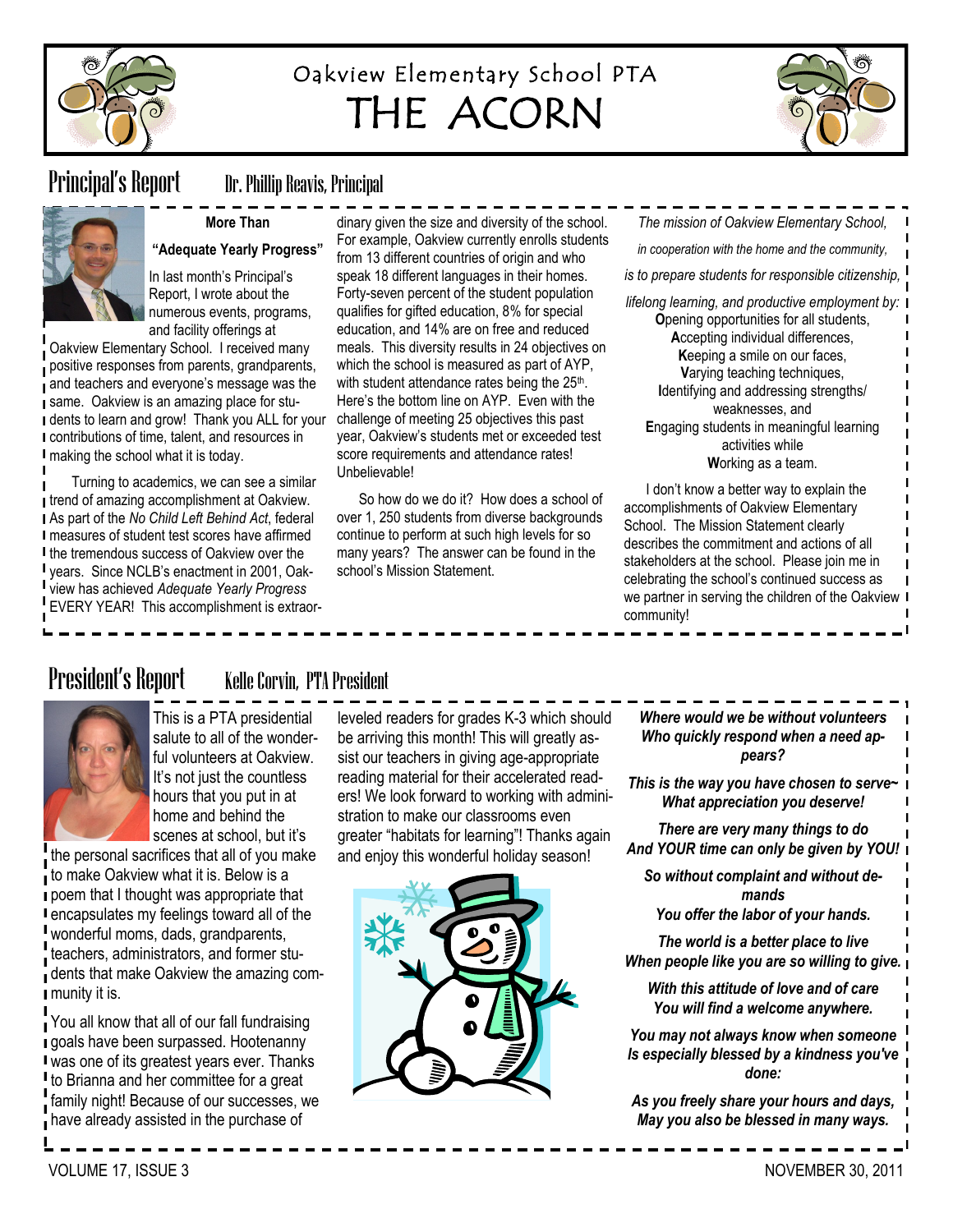## Volunteers Nicole Westmoreland and Mindy Kupec, Co-Chairs

**Thank you for volunteering at Oakview during** I the first few months of school. We appreciate everyone's willingness to step in and help during the busy fall season. Our volunteers have logged I many hours in the last month alone. You have helped by bringing a treat for your classroom, assisted with fundraiser processing and delivery, volunteered for Red Ribbon Week, helped early I in the morning with Breakfast for Dads, and volunteered during America Recycles Week and American Education Week. We appreciate all I that you have contributed to our students and school!

We want to extend a big thank you to our Hootenanny Fall Festival Committee led by **Brianna Shaw, Jean Scott** and **Tisha Oates**. A special

thanks to **Nancy Kelley** for coordinating our fantastic middle school students and **Lynn Beam and family** for coordinating the booth sheets and setting up booth stations. We appreciate all of their hard work. It was a fun-filled night that brought our students, their families and Oakview alum's together for family-fun. The night was successful because of your generous contributions, donated supplies and willingness to work your classroom booths. We also want to thank the *Room Coordinators* for the many hours spent organizing classroom support. We couldn't have done it without all of your help!

We encourage you to stay involved in our students' education this winter. Please contact your Room Coordinators about opportunities in your



classroom including Lunch Bunch, SEEDS, and your classroom's Winter Party. Please contact Nicole Westmoreland at [Nicolew1@charter.net](mailto:Nicolew1@charter.net) or Mindy Kupec at [Mindykupec@gmail.com](mailto:Mindykupec@gmail.com) for more information on how you can get involved. There is an opportunity for everyone!

Please remember to continue to log your athome volunteer hours. There are forms in the front lobby you can use or you can e-mail the date, description and number of hours to Mindy Kupec at [Mindykupec@gmail.com](mailto:Mindykupec@gmail.com) . We know there are lots of you who work behind the scenes, so get those hours submitted!



# Box Tops Christi Yenser and Danielle Colby, Co-Chairs

The results from the Box Tops Blitz are in.

**I** Congratulations to the following classes who **I** collected the most Box Tops:

- 1. Mrs. Bolt  $-5<sup>th</sup>$  grade  $-1087$
- 2. Mrs. Perecko 4<sup>th</sup> grade 990
- 3. Mrs. Shelton 2<sup>nd</sup> grade 928
- 4. Mrs. Ables Kindergarten 875
- 5. Mrs. Reeves 3<sup>rd</sup> grade 657
	- Miss Meyers 4<sup>th</sup> grade 657

These classes will celebrate with a special treat

in the next few weeks.

The Box Tops Blitz brought in over 19,000 Box Tops (a new collection record!) – that's \$1,900 for our school. Way to go Oakview! We would like to say a special thank you to those who spent time helping count and bag all those Box Tops. They are: Celeste Blinston, Jodi Cloer, Patti Funderburk, Bridget Helmer, Andy Yenser, and Ruth Ziegler.

Also, as you do your holiday shopping, please remember to help us earn eBoxTops by shopping through the Box Tops website. There are over 150 merchants available. You can even

earn eBoxTops by purchasing gift cards. Go to [http://www.boxtops4education.com/earn/](http://www.boxtops4education.com/earn/marketplace/Default.aspx) [marketplace/Default.aspx](http://www.boxtops4education.com/earn/marketplace/Default.aspx) to get started.

Thanks so much for your support of Oakview through this wonderful program!

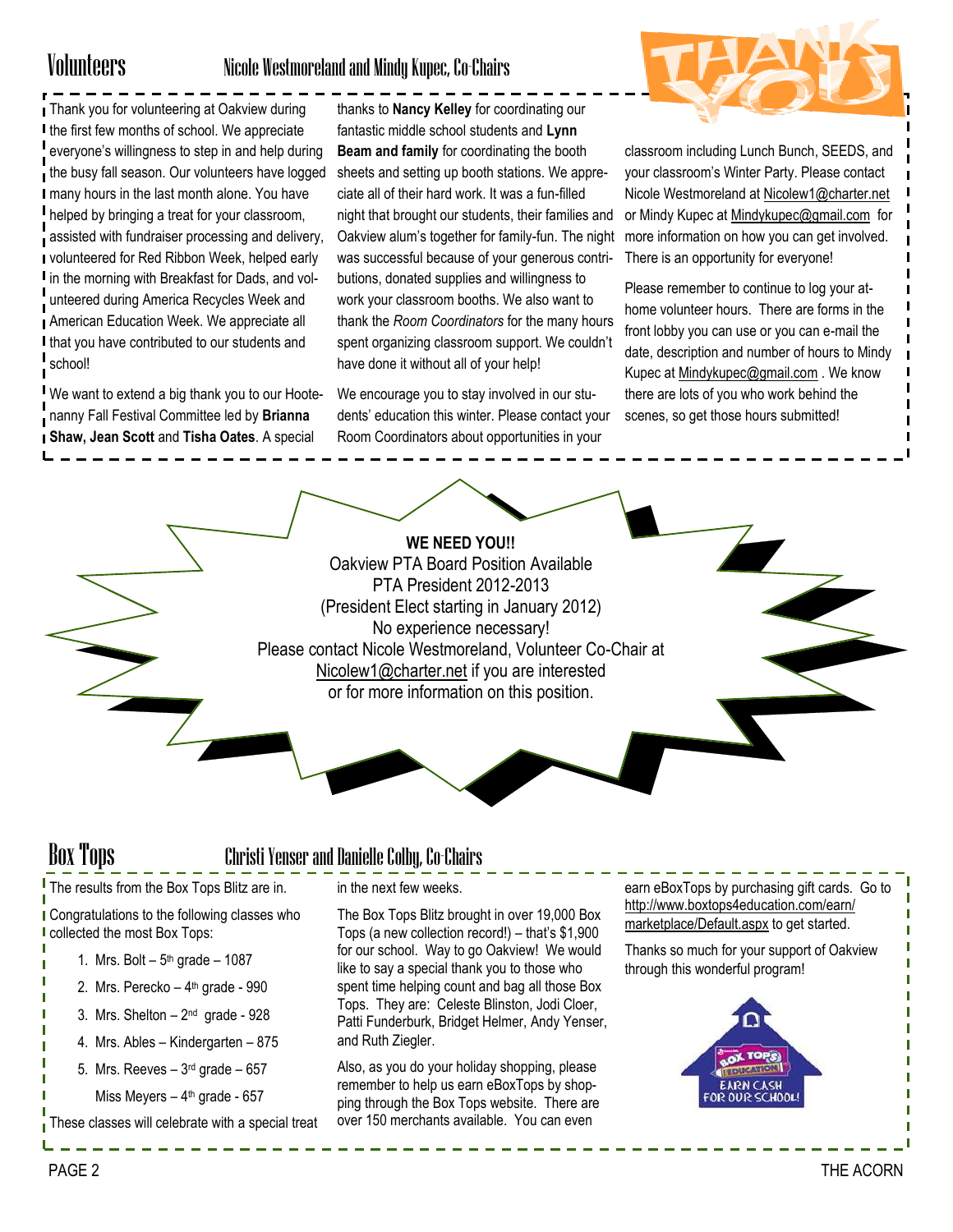# Hootenanny Fall Festival Brianna Shaw, Chair Jean Scott and Tisha Oates, Co-chairs



**Thanks for Your Help with the HOOT!"** 

### **Oh, What a Night…**

Once again, the Hootenanny Fall Festival was a **HUGE SUCCESS** thanks to the many volunteers who enthusiastically gave of their time **I** and energy! Oakview families and friends en-I joyed great weather and a fun-filled evening of rides, games, food, Cake walk, and Bingo! The **I** new additions to the Hootenanny like the Rolling Video Game truck, Hair Feathers, and ANGRY BIRDS were a hit! Thank you to all of the parents who patiently waited in line to let their children play Angry Birds! Many thanks go out to all of our Oakview families, administration, staff, and **t** teachers, as well as to our business and commu-I nity partners!

Thank you to our **Volunteer Coordinators, Nicole Westmoreland and Mindy Kupec, Room Coordinators, Grade Level Coordinators, Lynn Beam and Nancy Kelley** who all **I** graciously coordinated the volunteers and dona-I tions for the Hootenanny booths. Thank you also to our many **parent volunteers** who helped on Volunteer Work Days, donated items, and worked booths!

We would like to extend our appreciation to п **I** the **Hootenanny Committee Members** who **I** gave so much of their personal time and energy to the festival! **Jean Scott** who coordinated a terrific Cake Contest with almost 200 entries, Oakview's own **TEACHERS** who delievered an incredible Cake Walk, and **Bethann Graham** for coordinating and hosting work days to make over 350 paper flowers!

Did I hear B-I-N-G-O? The new and improved Bingo at the Hootenanny was enjoyed by all! The prizes were incredible and a superb job was done by Stephanie Sobke, Denise Gruidl, and Lorian Norris. I believe everyone also en**j** joyed TCBY ice cream while playing Bingo!

In addition, **Carmen Pitman's** Brownie Troop 2418 cleaned the grounds on Saturday after the Hoot. A special thank you to John and Isaac Beam who set-up our fantastic kid zone for Marshmallow Shooters, Confetti Eggs and Silly String. A special thank you to **Michelle Inserillo, Melissa Pair, and Jennifer Miller** who gave many hours of "behind-the-scenes" assistance, we couldn't have done it without you!

Thank you also to **Sean Malia**, Oakview's Plant Engineer, and his staff for their invaluable help. Oakview's incredible **teachers, staff, and administration** cannot be thanked enough for assisting with Ticket sales, Bingo, Cake Walk, and their overall enthusiastic support! Thank you to **Emily Gerard** for a fantastic job coordinating the Teacher volunteers. We also thank our new Corporate sponsors and many local businesses that donated goods and services to our Fall Festival!



**THANK YOU Hootenanny Business and Community Donors! Golden Oak Sponsor: Fogle Orthodontics**

> **Silver Leaf Sponsors: Carolina Coffee Roasters Chick fil A**

**Crockett Pediatric Dentistry Harrison Orthodontics Palmetto Family Orthodontics Summers Orthodontics Bronze Acorn Sponsor: TCBY Bi-Lo Country Boys Earth Fare Gretchen's ABS Cakes Greenville Scale Company Pammy the Cake Lady Pepsi-Cola Bottling Company Pelham-Batesville Fire Department Publix Sabrett's Salsarita's – Pelham Rd. Location Shutterbooth Snip Its Brownie Troop 2481 Langston Charter Middle School Beck Middle School Beta Club Mauldin High School Beta Club**



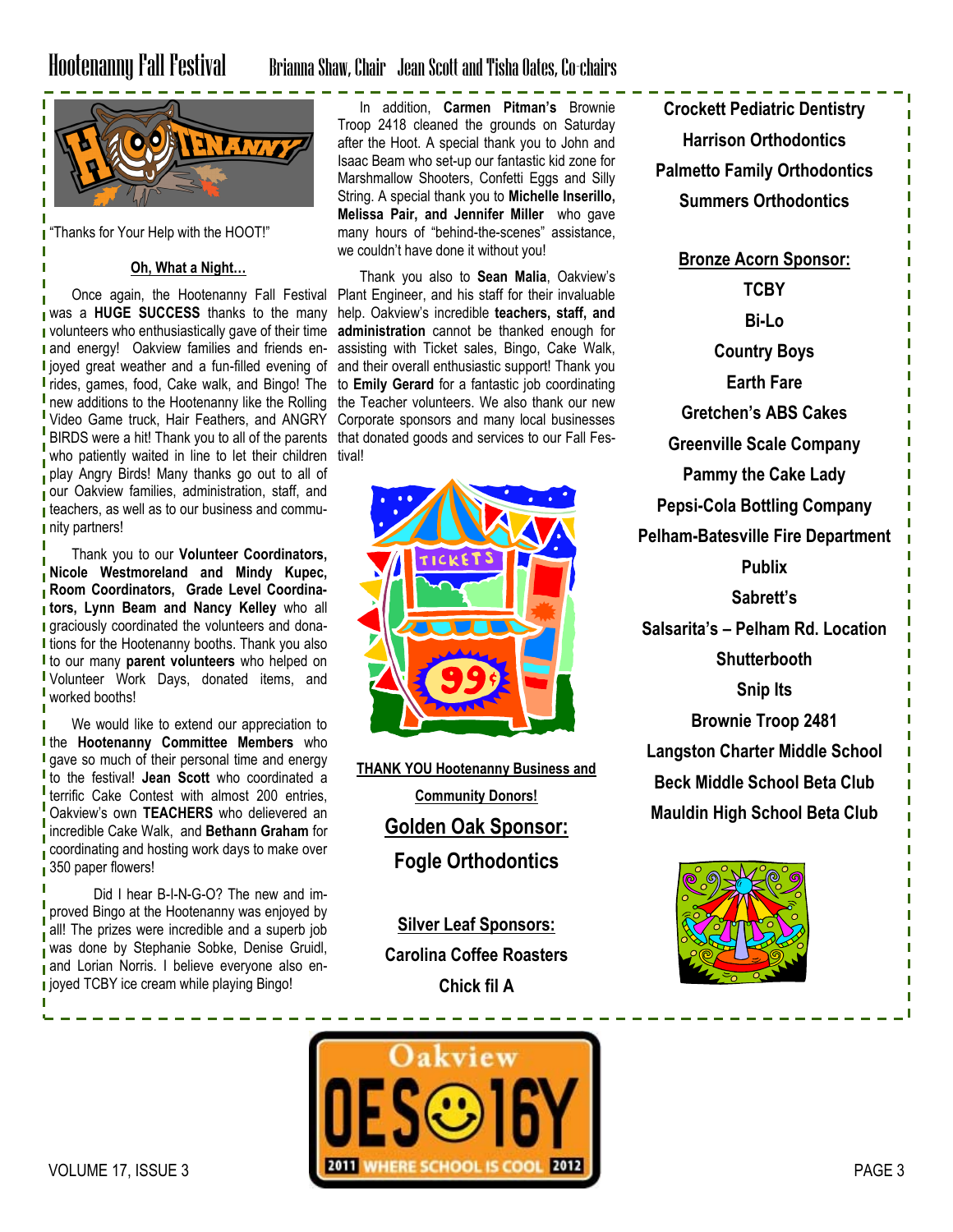

# Legislative Updates Karen Akerhielm, Chair

### **November 14 Event at Oakview**

On November 14th, Craig Stine of Public Educa-**I** tion Partners visited Oakview and talked with I about 20 parents on how to be effective advo-**I** cates for our children. This event was spon-**I** sored by Oakview's School Improvement Council (SIC) and the PTA Legislative Committee. To review the information that was discussed at the meeting, you can go to the Public Education Partners website at [www.pepgc.org,](http://www.pepgc.org) click on Public Policy", and then click on "Priority Issues". The two documents that were reviewed at the meeting are "Facts and Figures about our **I** Schools" and "The Why and How of Advocacy." **I** Those wishing to be more involved with state **l** and local policy matters as they relate to public schools, can go to the [www.pepgc.org](http://www.pepgc.org) website and click on "Public Policy", and then "NEWS-ACTION e-newsletters" to sign up to receive updates on what is happening on these issues.

## **Decisions by our State Legislature have a Large Impact on our Public Schools**

60% of the funding to operate our public schools I comes from the state. Every year our state leg**islators pass budgets and laws that directly im**pact our children's education. Our state legislature meets every year from the second week in January through the first week in June. In the coming legislative session it is expected that bills concerning charter schools, how public schools are funded, tuition tax credits/ school vouchers and state tax reform will be debated. This is in addition to the state budget in which the legislature will determine how much to fund public education for the coming school year.

Do you know who your state legislators are? If not, take the time to find out. These are the people you will want to contact to express your opinion about state issues affecting your child's education.

To find your state senator and house member, go to [www.pepgc.org](http://www.pepgc.org), click on "Public Policy," then click on "Contact your Representatives." Use the first link to find your state house and senate district numbers. Use the "Greenville County State Legislators," links to find the names of your state senator and house member as well as their contact information.

### **Did you Know?**

It costs twice as much to keep someone in jail at

the Greenville County Detention Center or in state prison than it costs to educate a child in our I public school system. (Sources: In\$ite, SC Dept. of Education; Greenville County Dept. of Safety; SC Dept. of Corrections.)

## **How is South Carolina doing compared to other states?**

There is only one testing program that can be used to compare academic achievement among the 50 states. It is called the National Assessment of Educational Progress (NAEP). In every state a random sample of students in 4<sup>th</sup> and 8<sup>th</sup> grades take reading and math tests every two years. For 2011 South Carolina's state rankings are as follows: 4<sup>th</sup>-grade reading: 39<sup>th</sup>; 8<sup>th</sup>grade reading: 38<sup>th</sup>; 4th-grade math: 37<sup>th</sup>; and 8<sup>th</sup>-grade math: 34<sup>th</sup>. (Source: National Center for Educational Statistics, U.S. Dept. of Education.)

Please note that these rankings reflect the state as a whole, and is not a way to compare the success of Oakview Elementary or the Greenville County school district.

# Elf Shelf Amy Barresi , Jill Murphy, and Lisa Frazier, Co-chairs

**Fa la la la la...The elves are busy in their** workshop! All classes are invited to visit *Elf Shelf* and shop for mom and dad. Each stuother dent may buy one gift for mom and one gift for dad. Prices will range from \$1 to \$5 I each, cash only.

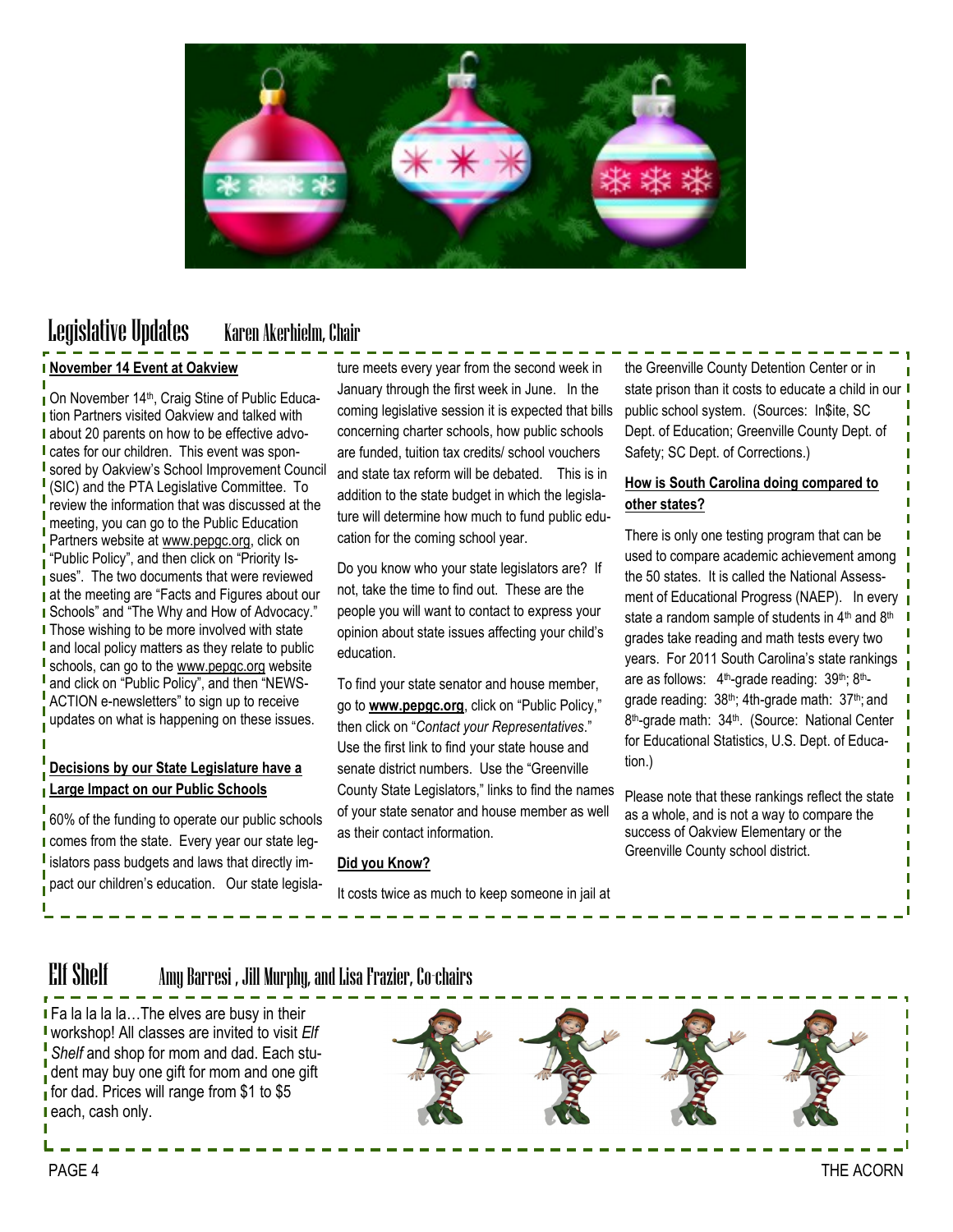# Reflections Cherie Furr, Coordinator

| Intermediate Music                                                         | than, Diversity is Everywhere                                | <b>Intermediate Visual Arts</b>                               |
|----------------------------------------------------------------------------|--------------------------------------------------------------|---------------------------------------------------------------|
| <sup>1</sup> 1 <sup>st</sup> : Shashank Comandur, Diversity in Music-      | Honorable Mention (2nd) Arvind Mahadevan,                    | 1 <sup>st</sup> : Lawson Greene, Birds of a Feather           |
| <b>East Meets West</b>                                                     | Diversity Means the Whole Wide World                         | 2 <sup>nd</sup> : Danielle Malinsky, Diversity Means to Stand |
| $\frac{1}{1}$ 2 <sup>nd</sup> :<br>Manasvini Ranganathan, Diversity is All | <b>Primary Photography</b>                                   | out From the Crowd                                            |
| <b>Around You</b>                                                          | 1st: Clayton Bloomstran, All Countries+Side by               | 3rd: Arvind Mahadevan, Diversity Means Kids on                |
| 1 <sup>3rd</sup> : Pratamesh Ramasubramanian, Embracing                    | Side+Peace= Diversity                                        | the Soccer Field                                              |
| Our Differences Through Music                                              | 2 <sup>nd</sup> : Yashasvini Ranganathan, Colorful Crayons,  | Honorable Mention (1 <sup>st</sup> )Sean Bradigan, Diversity  |
| I Honorable Mention (1 <sup>st)</sup> : Jieying Tong, Diversity            | Markers and Pens                                             | <b>Reflects Love</b>                                          |
| Honorable Mention (2nd) Jiayong Tong, Sleepy                               | <b>Intermediate Photography</b>                              | Honorable Mention (2nd) Ashley Spikings                       |
| Hollow                                                                     | 1 <sup>st</sup> : Miranda Felt, Diversity MeansSad Times     | Crazy Cats of Color                                           |
| <b>I Primary Literature</b>                                                | 2 <sup>nd</sup> : Manasvini Ranganathan, Leaf Tree: Unity in |                                                               |
| 1 <sup>st</sup> : Nandita Bhat, The World Without Diversity                | <b>Diversity</b>                                             | <b>Intermediate Dance Choreography</b>                        |
| <sup>1</sup> 2 <sup>nd</sup> : Roopa Mahadevan, Diversity Means Flowers    | <b>Primary Visual Arts</b>                                   | 1 <sup>st</sup> Faith Bloomstran, My Dance to the World       |
| 1 3rd: Yashasvini Ranganathan, Diversity Means                             | 1st: Samantha Malinsky, Diversity is Uniting Our             | 2 <sup>nd</sup> Miranda Felt, My Three Dances Are Diverse     |
| Everything                                                                 | <b>Differences</b>                                           | 3rd Manasvini Ranganathan, Diversity in "Cool                 |
| I Intermediate Literature                                                  | 2 <sup>nd</sup> : Brooklynn Cutter, The Changing Ocean       | Moves                                                         |
|                                                                            |                                                              |                                                               |
| 1st: Madhav Bhat, Beauty of Diversity                                      | 3rd: Bobby Stewart, We Are All in a Fishbowl                 | Honorable Mention (1st)<br>Danielle Malinsky,                 |
| 2 <sup>nd</sup> Sahasvath Ramananandan, Diversity                          | Honorable Mention(1 <sup>st</sup> ) Celeste Bohn, Diversity  | Diversity=Acceptance                                          |
| I 3rd Pratamesh Ramasubramanian, Diversity-                                | in the City                                                  | <b>Intermediate Film</b>                                      |
| Different Yet Together                                                     | Honorable Mention (2nd)Debabrata Chatteojee,                 | 1st: Manasvini Ranganathan, Turning Around                    |
| Honorable Mention (1 <sup>st</sup> ) Manasvini Rangana-                    | Unity in Diversity                                           | <b>With Diversity</b>                                         |

# Hootenanny Cake-Decorating

**I** The first-ever Hootenanny Cake-Decorating Contest drew dozens of gorgeous cakes that were later given away as prizes in the festival's cakewalk. The Hootenanny Committee created the contest to recognize the achievements of our talented volunteer cake bakers and to encourage more people to turn in cakes for the cakewalk, which is a vital part of the fundraising that allows I the PTA to pay for improvements at Oakview.

Assistant principals Carrie Prochaska and Terri Wheeler-Hawkins and guidance counselor Ally-**I** son Blackwell, known as "Miss Bee," served as **I** judges. All cakes donated for the cakewalk were I considered in the judging. The contest had both **l** a youth division for cakes decorated by students **l** and an adult division for those that were the **I** handiwork of parents.

**I** The winners were announced by Dr. Reavis at I the end of the school day on the day of the festival, and gifts were sent home with winning stu-I dents and students whose parents placed in the

contest. Cakes that won in the decorating contest were marked at the cakewalk so that some lucky cakewalk winners would appreciate that they were taking home prize-winning creations.

The Hootenanny Committee is especially grateful to **Publix** and to **Gretchen's ABS Cakes in Mauldin** for supplying gift cards used as prizes, **Pammy the Cake Lady of Simpsonville** for donating cupcakes given to the two first-place winners, and to Oakview PTA member **Trish Kolarik of Stampin' Up!** for creating a beautiful handmade ribbon for each of the contest's winners.

**The winners for the Youth Division are:**

**--1 st place overall: Keyes Thrasher (Haarsgaard-5)**

- **--2 nd place overall: Walt Wilber (Gilbert-2)**
- **--3 rd place overall: Lauren Erno (Gray-3)**

| --Best Oakview "Where School is Cool" cake:<br>Ella Westmoreland (Shelton-2) and Carson<br><b>Westmoreland (Shaw-K)</b> |
|-------------------------------------------------------------------------------------------------------------------------|
| --Best Owl: Marissa Mulea (Emmons-3)                                                                                    |
| --Most Creative: Kayleigh Howard (Hand-4)                                                                               |
| --Best Character: Ashleigh Martin (Bell-4)                                                                              |
| The winners for the Adult Division are:                                                                                 |
| --1 <sup>st</sup> place overall: Shannon Makosiej                                                                       |
| --2 <sup>nd</sup> place overall: Karrisa Page                                                                           |
| --3rd place overall: Kim Rushing                                                                                        |
| --Best Oakview "Where School is Cool" cake:<br>Lauren Adams                                                             |
| --Best Owl: Lyn Edmonds                                                                                                 |
| --Most Creative: Michelle Stoudemire                                                                                    |
| --Most Beautiful: Desiree Spikings                                                                                      |